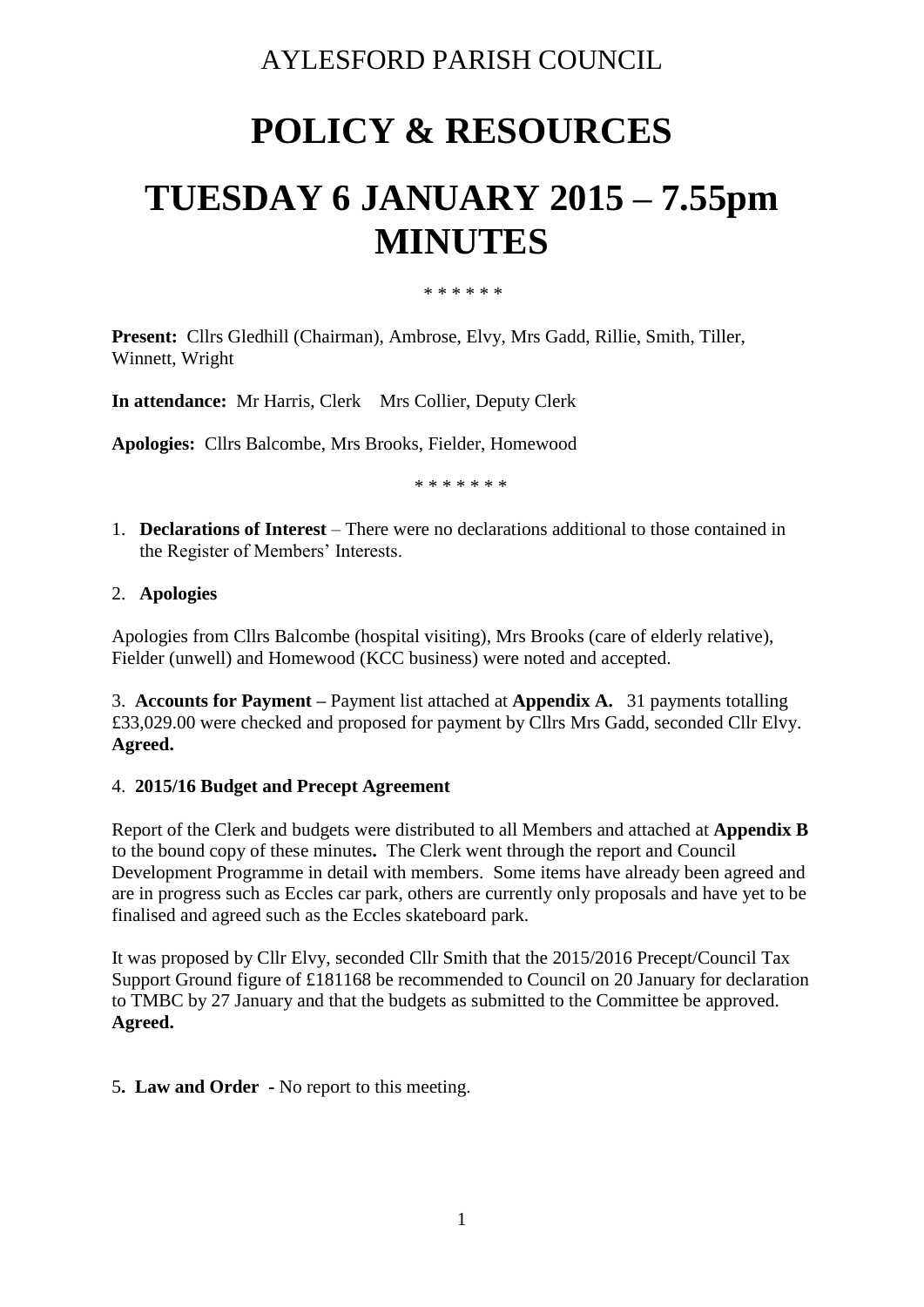# 6**. New Eccles Car Park**

The Clerk reported on the detail of the quotations received in respect of this project. Three companies have expressed an interest and have supplied initial quotations but one of the companies had quoted on a different specification which, on checking, seemed more appropriate. It was **agreed** that the Clerk should contact the companies again to ensure he can compare prices based on the same specification and for all relevant parts of the work ie ensure that all companies have included the additional work agreed to resurface the rear access to Belgrave Street.

Clerk is pursuing, via our solicitors, the return of the draft lease from Trenport.

The current planning permission for the car park runs out on 31 January 2015 and the Clerk has clarified that a second application will have to be made. As this will then include the detailed plans that were outstanding from the original application this should not hold up the commencement date for starting the work too much.

# 7**. Council Policy on Recreation Ground Use**

Signs for Tunbury, Forstal Road, Eccles and Ferryfield ordered

- 8**. Rugby Club/Netball League –** No report to this meeting.
- 9. **Flood Defences –** No report to this meeting.

#### 10. **Parish Council Website**

The new site is currently being updated with information before going live in the next few weeks. Clerk has commenced taking Councillor's photographs for inclusion on the website.

#### 11**. Council Vacancies**

1 Walderslade; 3 Aylesford South; 2 Eccles.

#### 12**. TMBC Local Centres Fund Budget**

Progress report on works planned for Aylesford village centre using £7000 grant from TMBC.

New Christmas lighting was well received.

Planning application is in the process of being made for the welcome sign at the entrance to the village advertising local businesses.

Remaining money will be spent on commencing improvements to the village centre – seating, paving etc.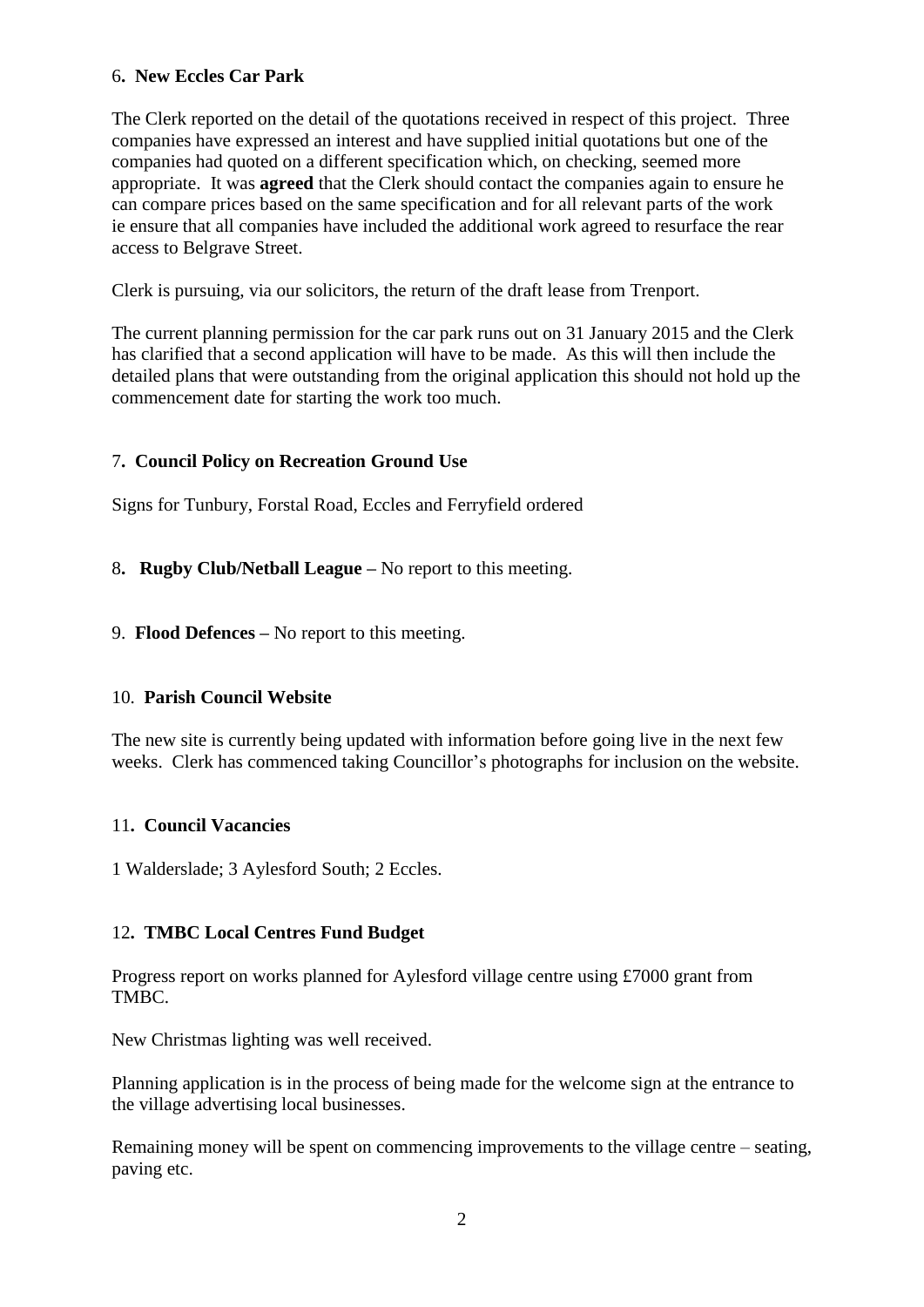# 13. **Laurie Gray Avenue (Pond Site)**

At the last meeting of the Policy and Resources Committee it was agreed to respond to a request for the purchase of land next to 24 Laurie Gray Avenue by indicating that the Council would be interested in selling to the owners of no. 24 the land that had been agreed for sale with a previous owner. The couple who own this property were not interested in purchasing this land as their primary interest was to find an off street parking place for a car. As an alternative they suggested the purchase of the land on the dew pond site directly next to the front of their property large enough for a car and which they would screen off with bushes from the rest of the site.

Local members considered this application but felt it was against Parish Council policy to relinquish any Council owned land, particularly in an area such as Blue Bell Hill where public open space is very limited. The Committee therefore endorsed local members' views and **agreed not** to accept this offer of purchase. **Clerk**

#### 14. **River Medway Towpath Scheme**

At the last meetings of the Planning and this committee in December the Council received a presentation from Colin Finch, from Kent PROW, on proposals for the upgrading of the River Medway Towpath a proposal which the Council has been pushing for, for many years. He indicated that this £3m scheme had received significant financial support from various sources and that he was currently showing a gap in funding of £400k but he fully expected that to reduce as the momentum towards the scheme increases.

At the last meeting the Council gave its full support to the scheme and also agreed that at this meeting it would give serious consideration to making an offer of financial support and to working in partnership with the KCC and others in providing this much needed improvement. The Committee **agreed** to make a contribution of **up to £20k** which is the equivalent to nearly 10% of the Council's annual income demonstrating how important this scheme is to the Parish. **Clerk**

#### 15. **Electoral Review of Kent County Council**

The Local Government Boundary Commission (LGBC) has started a review of the electoral arrangements of the Kent County Council with a view to delivering electoral equality for voters across the County. The LGBC are currently looking at 81 Councillors across Kent but have, at this stage, no proposals on the boundaries of these electoral divisions. Comments need to be with the LGBC by 2 March after which they will publish draft recommendations which will also be subject to consultation, with final recommendations being published in September 2015.

It is possible that what is proposed could impact on the Parish Council but until draft recommendations are published it would be difficult to assess any potential change. It was **agreed** that no comment is made at this stage and that this matter considered further following publication of the draft recommendations.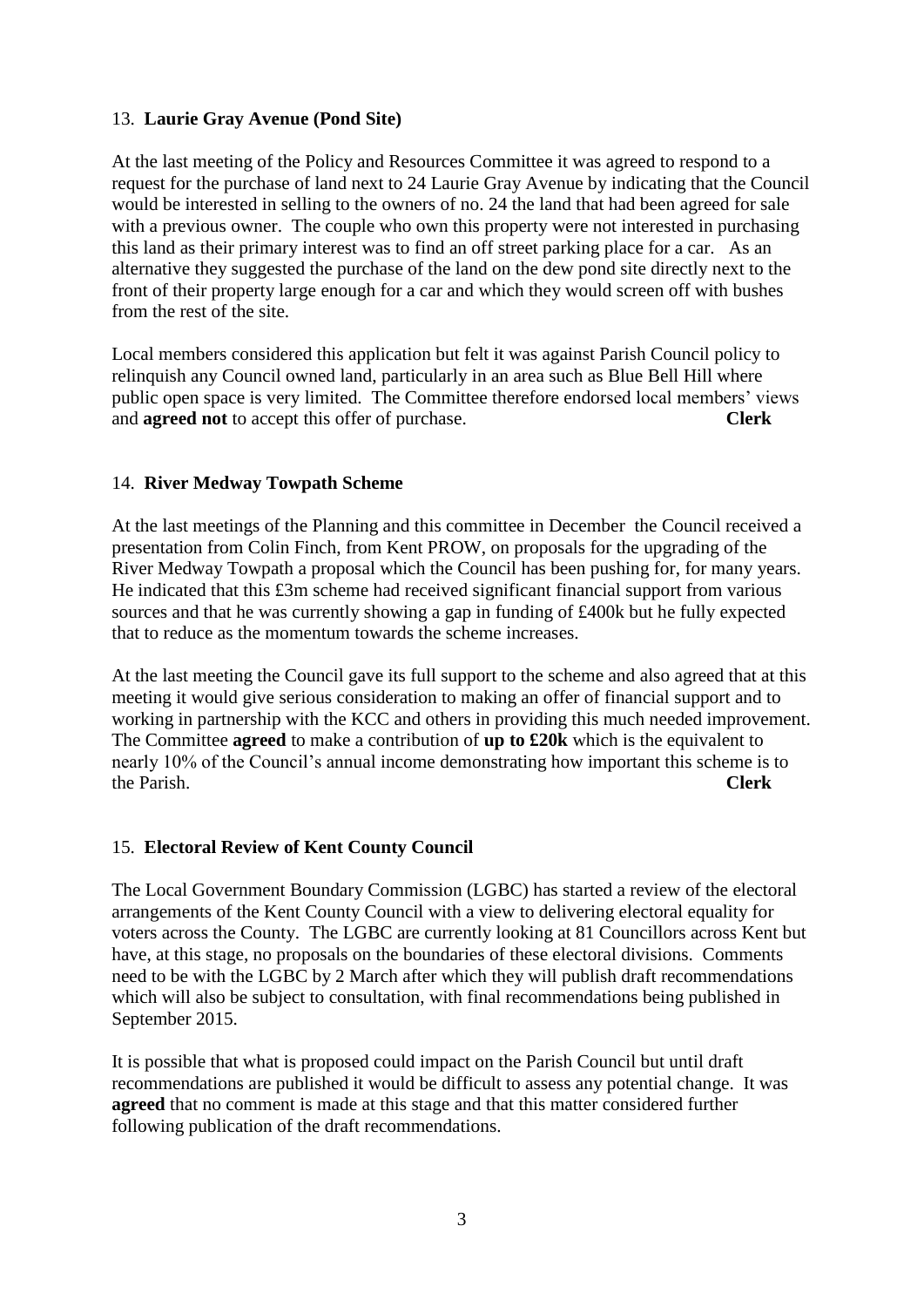# 16. **DCLG Consultation Paper on Parish Polls**

The DCLG are currently consulting on a consultation paper proposing changes to the rules governing the calling and operation of Parish Polls. They are specifically seeking responses to the following questions:-

#### **Q1. What are your views on the proposed trigger?** The proposal is to provide in regulations that:

*No poll shall be taken unless the poll is demanded by the majority of local government electors present at the meeting and the electors demanding a poll constitute not less than – 1) 10% of local government electors for the community, or 2) 60 electors (if 10% of electors exceeds 60)*

Comment – These proposed amendments will prevent the current position of only 6 electors looking to call for a poll when there is no support for it across the parish population. For this number of people to attend a meeting there must be a strong feeling of concern.

# **Q2. What are your views on the Government's proposal to modernise voting arrangements?**

The proposal is to provide in regulations:

 $\bullet$  that a poll must be open from 7 a.m. to 10 p.m.;

• that the same facilities for disabled people as used in other polls/referendums must be provided *(e.g. allow documents to be translated into braille and provided in audio format, and the use of ramps at polling stations to make them accessible for disabled voters)*;

• that the poll may be conducted in accordance with such rules as applicable to the conduct of other polls as the Returning Officer considers appropriate, subject to the inclusion of postal and proxy voting for the poll being with the agreement of the parish council;

• that at the discretion of the principle council's Returning Officer, a parish poll may be combined, if timing permits, with another poll. In this situation a parish poll must be conducted according to the rules of the other poll.

Comment - With the other changes the increased cost of polls arising from these changes becomes more reasonable particularly as it seeks to maximise involvement in the democratic process.

#### **Q3. Do you consider that the proposed criteria sufficiently tighten the subject matter so that a poll can only be held on a parish issue?** The proposal is to provide in regulations that:

A poll can be called on any question arising at a meeting which concerns affairs which relate to a parish council/meetings functions and meets the following criteria: 1. The subject matter was discussed at the parish meeting. 2. The subject matter directly affects those who live and/ or work in the parish; and 3. the parish council/meeting has the capacity to make a decision on the subject matter including any decision as a statutory consultee, but not including a decision simply to agree a declaratory statement on the matter.

Comment – The important part is that a poll can only be held on something the Parish can make a decision on.

# **Q4. What are your views on the proposals to:**